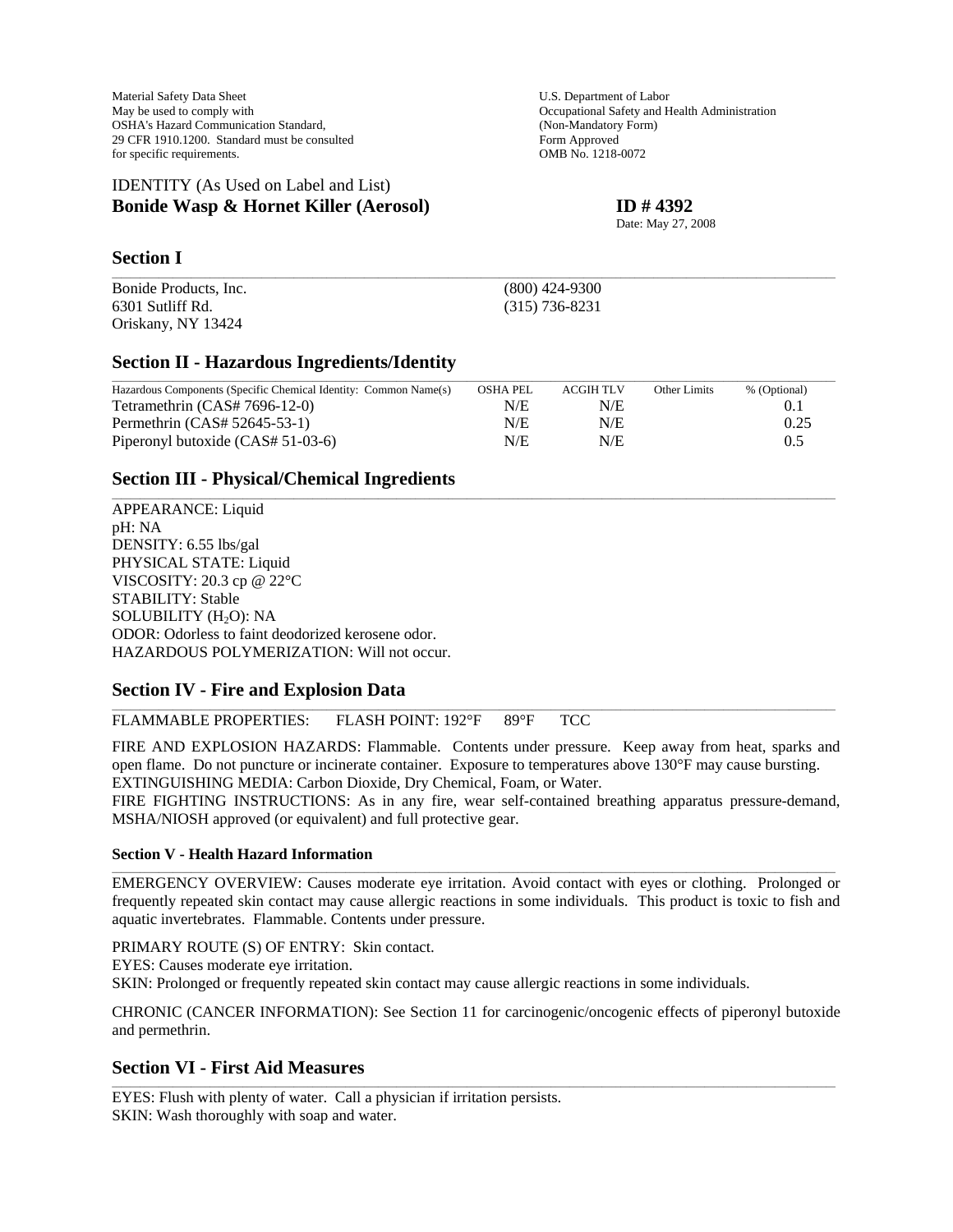\_\_\_\_\_\_\_\_\_\_\_\_\_\_\_\_\_\_\_\_\_\_\_\_\_\_\_\_\_\_\_\_\_\_\_\_\_\_\_\_\_\_\_\_\_\_\_\_\_\_\_\_\_\_\_\_\_\_\_\_\_\_\_\_\_\_\_\_\_\_\_\_\_\_\_\_\_\_\_\_\_\_\_\_\_\_\_\_\_\_\_\_\_\_\_\_\_\_\_\_\_\_\_\_\_\_\_\_\_\_\_\_\_\_\_\_\_\_\_\_\_\_\_\_\_\_\_\_\_\_\_\_\_\_\_\_\_\_\_\_\_\_\_\_\_\_\_\_\_\_\_\_\_\_\_

## **Section VII - Accidental Release Measures**

Soak up with an absorbent material and dispose of in trash.

## **Section VIII - Handling and Storage**

#### HANDLING PRECAUTIONS:

Avoid contact with eyes or clothing. Do not use in commercial food/feed handling establishments, restaurants, or other sites where food/feed in commercially prepared or processed. Not for use in USDA meat and poultry plants. STORAGE PRECAUTIONS:

\_\_\_\_\_\_\_\_\_\_\_\_\_\_\_\_\_\_\_\_\_\_\_\_\_\_\_\_\_\_\_\_\_\_\_\_\_\_\_\_\_\_\_\_\_\_\_\_\_\_\_\_\_\_\_\_\_\_\_\_\_\_\_\_\_\_\_\_\_\_\_\_\_\_\_\_\_\_\_\_\_\_\_\_\_\_\_\_\_\_\_\_\_\_\_\_\_\_\_\_\_\_\_\_\_\_\_\_\_\_\_\_\_\_\_\_\_\_\_\_\_\_\_\_\_\_\_\_\_\_\_\_\_\_\_\_\_\_\_\_\_\_\_\_\_\_\_\_\_\_\_\_\_\_\_

Do not store near heat or open flame. Store in a cool, dry area away from children.

WORK/HYGIENIC PRACTICES:

Wash thoroughly with soap and water after handling.

Dielectric breakdown (non-conductive up to 47,300 volts.

## **Section IX - Exposure Controls/Personal Protection**

ENGINEERING CONTROLS: Use in a well-ventilated area. EYE/FACE PROTECTION: Safety glasses SKIN PROTECTION: Chemical-resistant gloves.

#### **Section X - Toxicological Information**

\_\_\_\_\_\_\_\_\_\_\_\_\_\_\_\_\_\_\_\_\_\_\_\_\_\_\_\_\_\_\_\_\_\_\_\_\_\_\_\_\_\_\_\_\_\_\_\_\_\_\_\_\_\_\_\_\_\_\_\_\_\_\_\_\_\_\_\_\_\_\_\_\_\_\_\_\_\_\_\_\_\_\_\_\_\_\_\_\_\_\_\_\_\_\_\_\_\_\_\_\_\_\_\_\_\_\_\_\_\_\_\_\_\_\_\_\_\_\_\_\_\_\_\_\_\_\_\_\_\_\_\_\_\_\_\_\_\_\_\_\_\_\_\_\_\_\_\_\_\_\_\_\_\_\_ ACUTE STUDIES: Acute toxicity data is bridged from a similar product; Tetraperm Wasp & Hornet Killer FEQ 24, EPA Reg. 432-776, which contains 0.15% Tetramethrin, 0.375% Permethrin, and 0.75% Piperonyl Butoxide.

\_\_\_\_\_\_\_\_\_\_\_\_\_\_\_\_\_\_\_\_\_\_\_\_\_\_\_\_\_\_\_\_\_\_\_\_\_\_\_\_\_\_\_\_\_\_\_\_\_\_\_\_\_\_\_\_\_\_\_\_\_\_\_\_\_\_\_\_\_\_\_\_\_\_\_\_\_\_\_\_\_\_\_\_\_\_\_\_\_\_\_\_\_\_\_\_\_\_\_\_\_\_\_\_\_\_\_\_\_\_\_\_\_\_\_\_\_\_\_\_\_\_\_\_\_\_\_\_\_\_\_\_\_\_\_\_\_\_\_\_\_\_\_\_\_\_\_\_\_\_\_\_\_\_\_

EYE EFFECTS: Moderately irritating.

SKIN EFFECTS: IRRITATION: Slightly irritation. ABSORPTION: LD50 > 18.92 /mgL (for DOT classification) SENSITIZATION: Positive

ACUTE ORAL EFFECTS: LD50 > 5,000 mg/kg

ACUTE INHALATION EFFECTS: 4-hour LD50 > 4.73 mg/L

CHRONIC (CANCER INFORMATION): A statistically significant increase in the incidence of lung and liver tumors was observed in female mice receiving diets containing 375 and 750 mg/kg/day of permethrin technical over 85 weeks.

A statistically significant increase in the number of benign liver tumors appeared in mice fed piperonyl butoxide technical at doses which far exceed any anticipated daily human intake. Independent and industry toxicological experts who have reviewed the data agree that the findings of the study do not indicate a health risk to human beings.

CARCINOGENICITY: NTP: No IARC: No OSHA: No

## **Section XI - Ecological Information**

\_\_\_\_\_\_\_\_\_\_\_\_\_\_\_\_\_\_\_\_\_\_\_\_\_\_\_\_\_\_\_\_\_\_\_\_\_\_\_\_\_\_\_\_\_\_\_\_\_\_\_\_\_\_\_\_\_\_\_\_\_\_\_\_\_\_\_\_\_\_\_\_\_\_\_\_\_\_\_\_\_\_\_\_\_\_\_\_\_\_\_\_\_\_\_\_\_\_\_\_\_\_\_\_\_\_\_\_\_\_\_\_\_\_\_\_\_\_\_\_\_\_\_\_\_\_\_\_\_\_\_\_\_\_\_\_\_\_\_\_\_\_\_\_\_\_\_\_\_\_\_\_\_\_\_ OTHER ENVIRONMENTAL INFORMATION: This product is toxic to fish and aquatic invertebrates. No not apply directly to water.

#### **Section XII - Disposal Consideration**

\_\_\_\_\_\_\_\_\_\_\_\_\_\_\_\_\_\_\_\_\_\_\_\_\_\_\_\_\_\_\_\_\_\_\_\_\_\_\_\_\_\_\_\_\_\_\_\_\_\_\_\_\_\_\_\_\_\_\_\_\_\_\_\_\_\_\_\_\_\_\_\_\_\_\_\_\_\_\_\_\_\_\_\_\_\_\_\_\_\_\_\_\_\_\_\_\_\_\_\_\_\_\_\_\_\_\_\_\_\_\_\_\_\_\_\_\_\_\_\_\_\_\_\_\_\_\_\_\_\_\_\_\_\_\_\_\_\_\_\_\_\_\_\_\_\_\_\_\_\_\_\_\_\_\_ Replace cap. Wrap container in several layers of newspaper and discard in trash. Do not incinerate or puncture. Can be disposed of with other recyclables where local law permits.

\_\_\_\_\_\_\_\_\_\_\_\_\_\_\_\_\_\_\_\_\_\_\_\_\_\_\_\_\_\_\_\_\_\_\_\_\_\_\_\_\_\_\_\_\_\_\_\_\_\_\_\_\_\_\_\_\_\_\_\_\_\_\_\_\_\_\_\_\_\_\_\_\_\_\_\_\_\_\_\_\_\_\_\_\_\_\_\_\_\_\_\_\_\_\_\_\_\_\_\_\_\_\_\_\_\_\_\_\_\_\_\_\_\_\_\_\_\_\_\_\_\_\_\_\_\_\_\_\_\_\_\_\_\_\_\_\_\_\_\_\_\_\_\_\_\_\_\_\_\_\_\_\_\_\_

## **Section XIII - Transport Information**

PROPER SHIPPING NAME: Aerosols, Nonflammable HAZARD CLASS: 2.2 DOT IDENTIFICATION NUMBER UN1950 DOT SHIPPING LABEL: Nonflammable gas